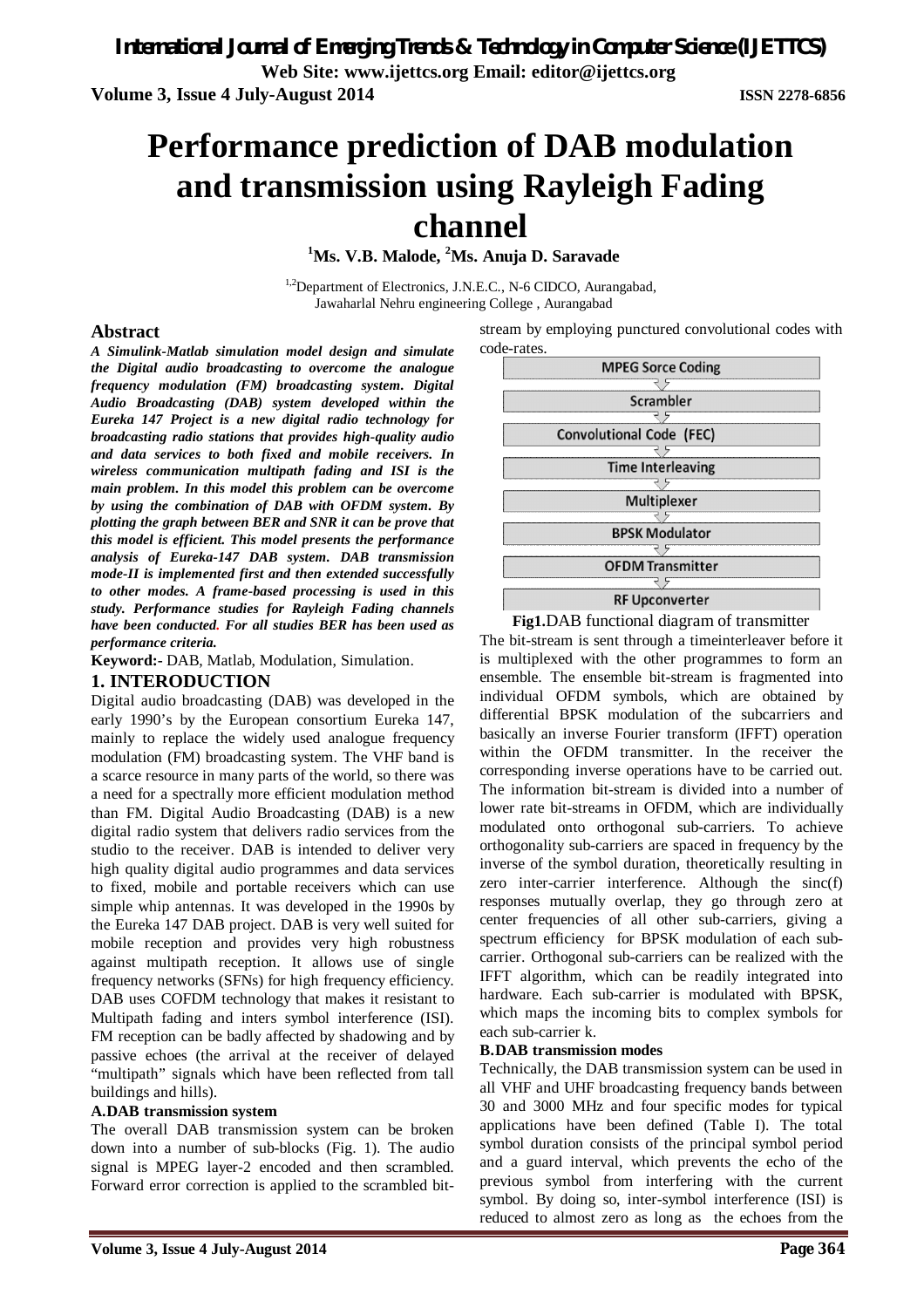# *International Journal of Emerging Trends & Technology in Computer Science (IJETTCS)* **Web Site: www.ijettcs.org Email: editor@ijettcs.org Volume 3, Issue 4 July-August 2014 ISSN 2278-6856**

various transmitters and propagation paths do not substantially exceed the guard interval.

# **TABLE 1**

| THE DAB TRANSMISSION MODES |           |                        |
|----------------------------|-----------|------------------------|
| Mode                       | Total     | Main application       |
|                            | symbol    |                        |
|                            | duration  |                        |
| L                          | $1246$ us | Terrestrial DAB, Large |
|                            |           | coverage area, VHF.    |
| $\Pi$ .                    | $312$ us  | Terrestrial DAB, small |
|                            |           | to medium coverage     |
|                            |           | area, UHF.             |
| III.                       | $156$ us  | Satellite DAB, no long |
|                            |           | echoes, UHF.           |
| $IV_{\cdot}$               | $623$ us  | For Canada, between    |
|                            |           | mode 1 and 2.          |

All modes have an ensemble bandwidth of exactly 1.536 MHz, but since the symbol duration and therefore the carrier spacing (inverse of the useful symbol duration) vary, the number of carriers that can be accommodated within the ensemble bandwidth differs from one mode to another. If the receiver physically moves within the reception area, Doppler spread increases and temporal coherence of the channel is reduced. In addition the signal spectrum is Doppler shifted. If the received OFDM sub-carriers are shifted with respect to the reference frequency in the receiver, inter-carrier interference is increased. The closer the sub-carriers are spaced, the more severe becomes inter-carrier interference, consequently symbol duration is a compromise: i.e. if symbol duration is too short then delay spread of the channel causes intersymbol interference, while if symbol duration is too long then sub-carriers become closely spaced in frequency enabling already small Doppler shifts to produce high intercarrier interference. While if symbol duration is too long then sub-carriers become closely spaced in frequency enabling already small Doppler shifts to produce high intercarrier interference.

## **2**. **SIMULINK MODEL IN MATLAB**

#### **Information source**

This is the first block in the transmitter section of the DAB system model for simulation. It generates random binary data bit sequence for FIC and MSC. Therefore the data for one transmission frame is given by:

## DATA bits =  $FIC_{DATA} + MSC_{DATA}$

MSC is a time interleaved data channel divided into a number of sub channel which are individually convolutionally coded.FIC is used to signal the multiplex configuration of the DAB transmission and service information.



 **Fig 2.** Simulink model of DAB transmitter and receiver.

#### **Convolution Encoder**

The Convolutional Encoder block encodes a sequence of binary input vectors to produce a sequence of binary output vectors. This block can process multiple symbols at a time. Here the output data stream Tx\_bits from previous block is input to convolutional encoder. Channel coding is based on punctured convolutional forwarderror-correction (FEC) which allows both Equal and Unequal Error Protection (UEP) described in section . DAB system has a convolutional encoder with constraint length 7 and octal forms of generator polynomials are 133,171, 145 and 133, respectively.

#### **General block intetrleaver**

The General Block Interleaver block rearranges the elements of its input vector without repeating or omitting any elements. If the input contains *N* elements, then the **Elements** parameter is a column vector of length *N*.

#### **BPSK Modulator**

In mobile communications the multipath effect can degrade the phase of the carriers. The solution to this problem is to send the information as the difference between the phases of two symbols. This is accomplished by this block BPSK modulation. In this modulation scheme there is no absolute phase reference, each symbol is referenced only against the previous symbol. This greatly simplifies the decoder.

#### **QPSK mapping**

The QPSK digital symbol mapping block is responsible for mapping (in parallel) serial bit stream in each data block into a digital constellation according to QPSK modulation scheme given in DAB standard , defined as:Each data block of 768 bits is mapped onto the 384 complex coefficients for one OFDM symbol of duration TS. The first 384 bits will be mapped to the real parts of the 384 QPSK symbols, the last 384 bits will be mapped to the imaginary parts. QPSK encodes two bits per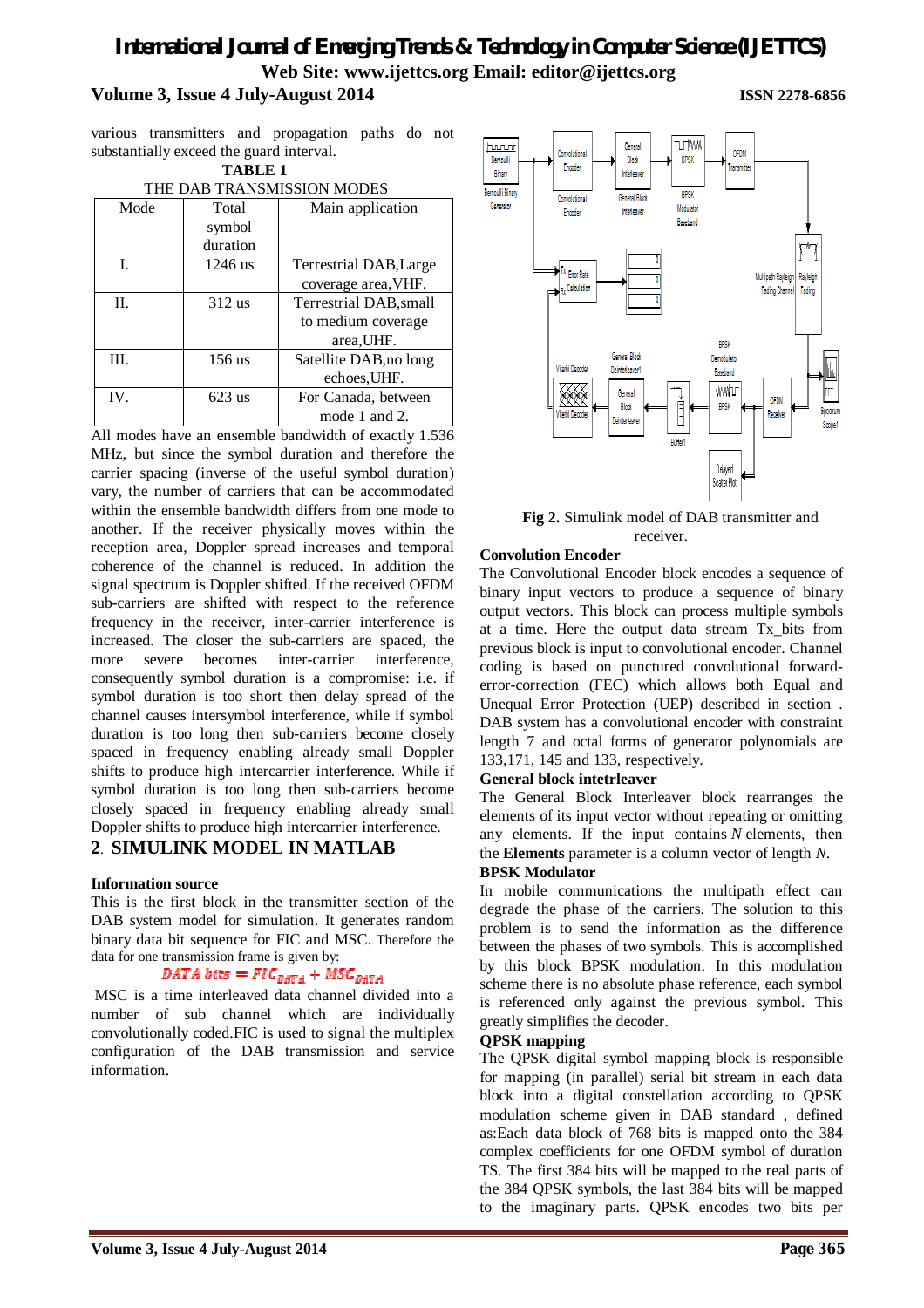# *International Journal of Emerging Trends & Technology in Computer Science (IJETTCS)* **Web Site: www.ijettcs.org Email: editor@ijettcs.org Volume 3, Issue 4 July-August 2014 ISSN 2278-6856**

symbol. Therefore output of this block is complex consisting of 75 blocks of 384 bits.

#### **Frequency de-interleaving**

Frequency interleaving was performed at the transmitter to nullify transmission disturbances such as selective fade. This sub-block performs the reverse of the frequency interleaving by re-arrangement of the bits to get QPSK symbol block identical with the output of QPSK mapping.

## **QPSK de-mapping**

This sub-block converts the received complex QPSK symbols from the frequency de-interleaver output into bits. When the sign of the real part of the complex QPSK symbol is negative, the decoded bit is  $, 1 \square$  and when it is positive the decoded bit is  $, 0$ . The same rule is applicable to imaginary part of the complex QPSK symbol . The decoded bits should be arranged in the similar manner in which bit was used for QPSK mapping. The decoded I phase component bit will be assigned to index 1 to 384 and Q phase component bits to index 385 to 768.

## **Viterbi Decoder**

The Viterbi Decoder block decodes input symbols to produce binary output symbols. This block can process several symbols at a time for faster performance. The input to the Viterbi decoder will be hard-decided bits that are  $, 0$  or  $, 1$ .

# **3.RESULT**







**Fig 5.** Constellation when Doppler Shift is 50

The above figures i.e. figure 4 and 5 shows the constellation diagram of the signal transmitted using OFDM system for a modulation scheme of BPSK. For fig 4 Doppler shift is 5Hz, while for fig 5 Doppler shift is 50Hz . It can be seen very clearly that the scatter plot converges to a circle as the Doppler shif is increased. The system gives good BER when Doppler shift is Zero. From this we concluded that Doppler shift effect is directly proportional to BER.

# **4. CONCLUSION**

The performance of DAB modulation schemes can be predicted under specific artificial test conditions in Matlab/Simulink. The graphical user interface enables the user to adjust parameters rapidly and to obtain a quantitative feel as to how transmission quality is affected if these parameters are adjusted. Finding the relation between bit error ratio and subjective audio quality at an early stage leads to efficient performance estimation since extensive listening tests are avoided. Simulation in the complex baseband domain is well suited to predict the performance of modulation schemes including different kinds of channels. Frame-based processing should be used to model multi-rate systems such as DAB. In future DAB system has various scope as the listener welcome a new technology which offers more choice and higher technical quality, as well as a very robust signal when listening in a vehicle or on a portable set. A new frequency allotment plan at VHF has been agreed for Europe. It provides sufficient frequencies for

the start of terrestrial DAB services.

# **REFERENCES**

- [1.] ETSI EN 300401, "Radio Broadcasting Systems; DigitalAudio Broadcasting (DAB) to mobile, portable and fixed receivers "European Telecommunications Standards Institute, France, 2001.
- [2.] S. Fechtel, "A Novel Approach to Modeling and Efficient Simulation of Frequency-Selective Fading Radio hannels", IEEE Journal on Selected Areas in Communications, Vol. 11, No. 3, New York, April 1993.
- [3.] B. Le Floch, R. Halbert-Lassalle, D. Castelain, "Digital Sound Broadcasting to Mobile Receivers", IEEE Transactions on Comsumer Electronics, Vol. 35, No. 3, New York, August 1989.
- [4.] I. A. Glover, P. M. Grant, "Digital Communications", Prentice Hall Europe, England, p. 470, 1998.
- [5.] J. G. Proakis, "Communication Systems Engineering", Prentice Hall International Inc., London, pp. 699-702, 1994.
- [6.] Martoyo, H.Sobher, F.Jondral, CDMA vs OFDM; A performance comparison in selective fading channels, IEEE 7th International Symposium on spread spectrum technology and application, Prague, Czech Republic, page 139, Sept. 2002